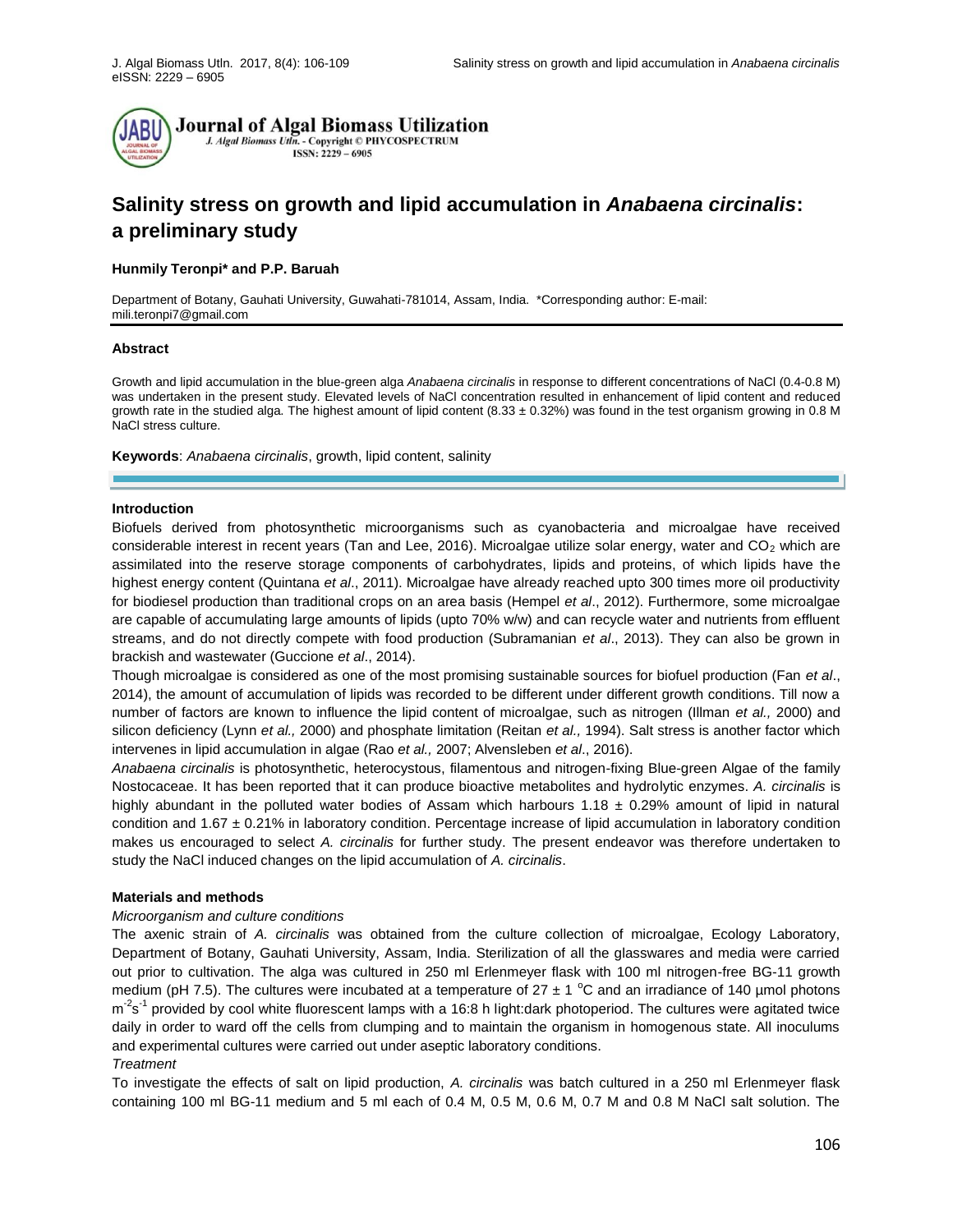culture without NaCl was referred as control unless otherwise stated. Cultures were maintained aseptically as mentioned above.

# *Growth measurement*

Optical density was used as a parameter for algal growth. Growth of the test organism was monitored by taking absorbance of the homogenized cell suspension at 750 nm with a UV-Visible Spectrophotometer 119 (SYSTRONICS). For examining cell growth, cultures were harvested at 3 days of intervals upto 15 days of incubation. *Lipid content*

The lipid content was estimated using chloroform-methanol mixture as described by Folch *et al*., (1957). Known amount of the algal sample was homogenized in 5 ml of extraction solvent Chloroform: methanol (2:1) (v/v). The extracts were filtered through Whatman No.1 filter paper and 3 ml of 1% NaCl was added to the filtrate. The resulting solution was transferred to a separating funnel to initiate phase separation. The lower organic phase containing the lipid components was collected in a small pre-weighed beaker. It was kept overnight in a dessicator at room temperature in dark place. The beaker containing the dried extracts was reweighed and total lipids were estimated by subtracting the initial weight from the final weight.

#### **Results**

*Growth* 

Growth measurements of *A. circinalis* cultured under control conditions and different salt concentrations were reported in Fig 1. Growth rate was observed to decrease with increasing saline concentration. Highest growth rate of the microalga was obtained under control conditions at the end of the test i.e. after  $15<sup>th</sup>$  days of incubation. Culture with 0.4 and 0.5 M NaCl solution showed moderate growth, while culture with 0.8 M NaCl solution showed the least growth of the test organism.



**Fig. 1 Growth of** *A. circinalis* **in culture conditions with different concentrations of NaCl**

#### *Lipid content*

Lipids are known to play an important role in the protection of Blue-green algae in salt stresses (Gorham *et al*., 1985; Ritter and Yopp, 1993). Though the growth of the test organism was reduced with the increasing concentrations of NaCl, the lipid accumulation was found to be enhanced in response to saline stress. The highest amount of lipid content (8.33  $\pm$  0.32%) was found in the test organism growing in 0.8 M NaCl stress culture followed by 7.73  $\pm$  0.2% and  $6.36 \pm 0.15\%$  in 0.7 M and 0.6 M NaCl stress culture respectively. The total lipid was found to be lowest in the control set  $(1.67 \pm 0.21\%)$ .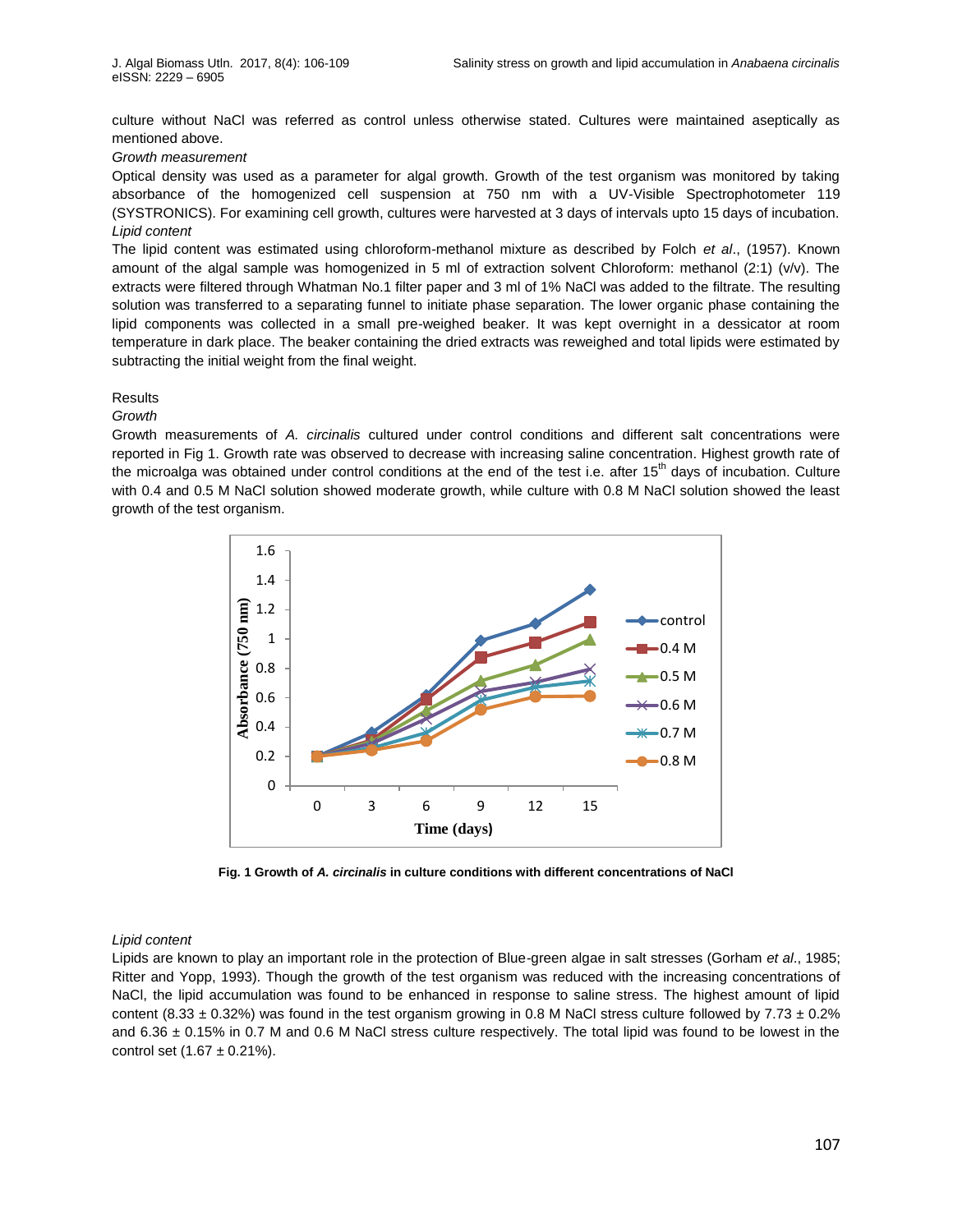| <b>NaCl concentration</b> | Lipids $(\%)$   |
|---------------------------|-----------------|
| Control (Without<br>NaCl) | $1.67 \pm 0.21$ |
| 0.4 M                     | $2.46 \pm 0.11$ |
| 0.5 <sub>M</sub>          | $4.26 \pm 0.15$ |
| 0.6 <sub>M</sub>          | $6.36 \pm 0.15$ |
| 0.7 <sub>M</sub>          | $7.73 \pm 0.20$ |
| 0.8 M                     | $8.33 \pm 0.32$ |

#### **Table 1 Lipid contents in the different NaCl concentrations**

Values indicate the mean of three replicates  $\pm$  S.D, n=3

### **Discussion**

The result revealed in the present study showed that *A. circinalis* can tolerate NaCl salinity to a great extent. Hifney (2013) though stated the tolerance level of *A. circinalis* was 0.5 M of NaCl stress, our study revealed that *A. circinalis*  can tolerate NaCl salinity to the level of 0.8 M which is in concomitance with the result found by Csonka and Hanson (1991). High concentration of salt reduced the growth rate of the organism; this is due to the inhibition of photosynthetic and respiratory system after exposed to the high concentration (Moradi and Ismail, 2007) of NaCl.

The highest lipid production achieved in this study was  $8.33 \pm 0.32\%$  at 0.8 M NaCl stress condition which was much more than that of the lipid content recorded in the control set (1.67  $\pm$  0.21%). The increase in lipid content at higher NaCl concentration may be due to adaptation under stress conditions which help in accumulation of lipid content and these results are in accordance with the finding of Takagi *et al*. (2006) in *Dunaliella* cells. Battah *et al*. (2014) also reported that high salinity is directly related to minimum growth and over production of lipids.

# **Acknowledgements**

This study was supported by University Grants Commission under the National Fellowship for Higher Education (NFHE) of ST students.

# **References**

- Alvensleben, N.V., Magnusson, M. and Heimann, K. 2016. Salinity tolerance of four freshwater microalgal species and the effects of salinity and nutrient limitation on biochemical profiles. *J. Appl. Phycol*. 28: 861-876.
- Battah, M.G., El-Ayoty, Y.M., Esmael, A.E. and Abd El-Ghany, S.E. 2014. Effect of different concentrations of sodium nitrate, sodium chloride and ferrous sulphate on the growth and lipid content of *Chlorella vulgaris*. *J. Agricultural Tech*. 10(92): 339-353.
- Csonka, L.N. and Hanson, A.D. 1991. Prokaryotic osmoregulation genetics and physiology. *Annu. Rev. Microbiol*. 45: 569-606.
- Fan, J., Cui, Y., Wan, M., Wang, W. and Li, Y. 2014. Lipid accumulation and biosynthesis genes response of the oleaginous *Chlorella pyrenoidosa* under three nutrition stressors. *Biotechnol. Biofuels*. 7: 17.
- Folch, J., Lees, M. and Stanley, G.H.S. 1957. A simple method for the isolation and purification of total lipids from animal tissues. *J. Biol. Chem.* 226: 497 – 509.
- Gorham, L., McDonnell, E., Budrewics, E., and Wyn-Jones, R.G. 1985. Salt tolerance in the Triticeae: growth and solute accumulation in leaves of *Thinopyrum hessarabicum*. *J. Exp. Bot*. 36: 1021-103.